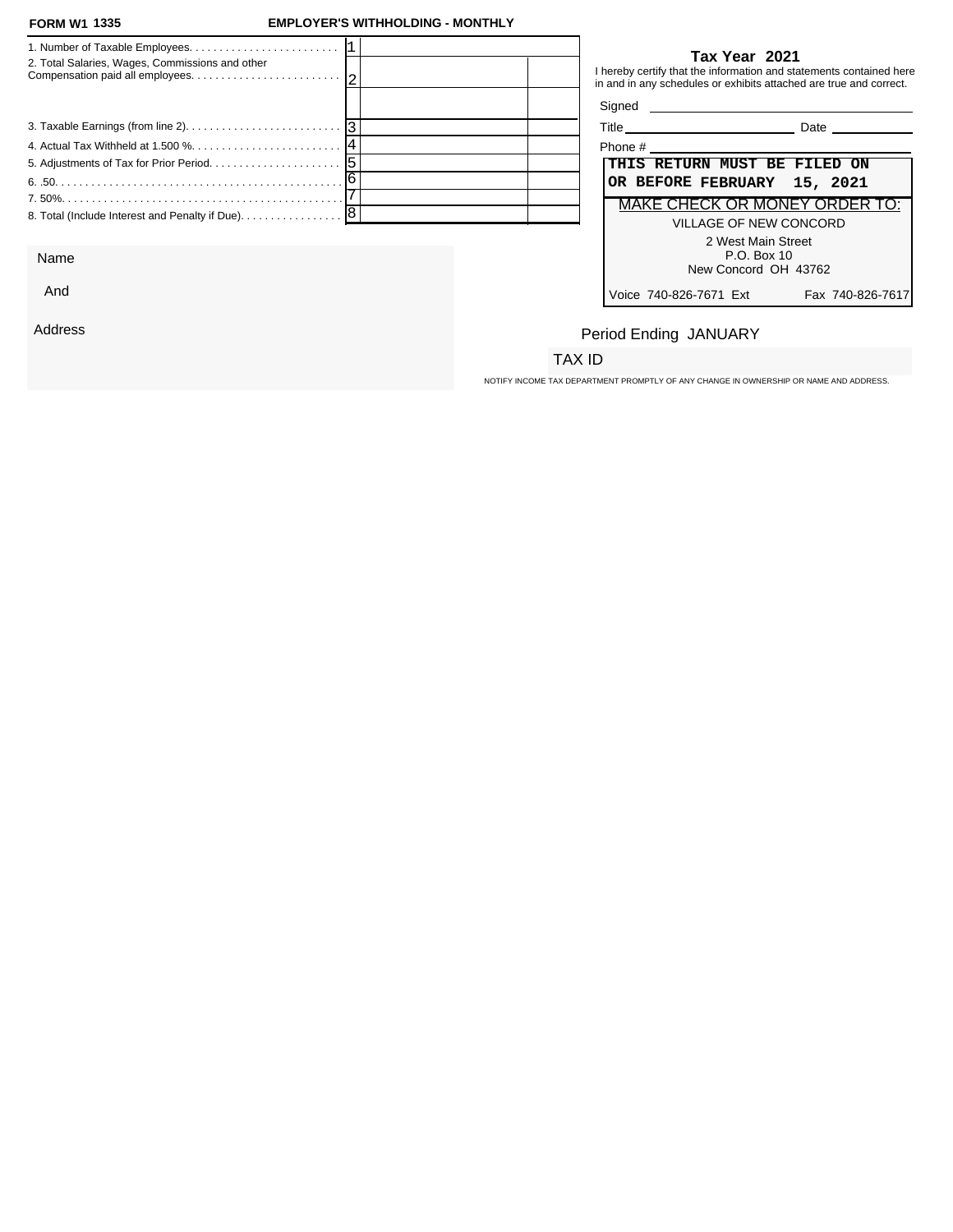And

Address

### **FORM W1 EMPLOYER'S WITHHOLDING - MONTHLY**

| 2. Total Salaries, Wages, Commissions and other                                                  | Tax Year 2021<br>I hereby certify that the information and statements contained here<br>in and in any schedules or exhibits attached are true and correct. |
|--------------------------------------------------------------------------------------------------|------------------------------------------------------------------------------------------------------------------------------------------------------------|
|                                                                                                  |                                                                                                                                                            |
| 3. Taxable Earnings (from line 2). $\ldots$ . $\ldots$ . $\ldots$ . $\ldots$ . $\lceil 3 \rceil$ | Title Date Date                                                                                                                                            |
|                                                                                                  | Phone # 2008 and 2008 and 2008 and 2008 and 2008 and 2008 and 2008 and 2008 and 2008 and 2008 and 2008 and 200                                             |
|                                                                                                  | <b>THIS RETURN MUST BE FILED ON</b>                                                                                                                        |
|                                                                                                  | OR BEFORE MARCH 15, 2021                                                                                                                                   |
|                                                                                                  | MAKE CHECK OR MONEY ORDER TO:                                                                                                                              |
|                                                                                                  | VILLAGE OF NEW CONCORD                                                                                                                                     |
|                                                                                                  | 2 West Main Street                                                                                                                                         |
| Name                                                                                             | P.O. Box 10                                                                                                                                                |
|                                                                                                  | New Concord OH 43762                                                                                                                                       |

| Phone #                              |                 |
|--------------------------------------|-----------------|
| THIS RETURN MUST BE FILED ON         |                 |
| OR BEFORE MARCH 15, 2021             |                 |
| <b>MAKE CHECK OR MONEY ORDER TO:</b> |                 |
| VILLAGE OF NEW CONCORD               |                 |
| 2 West Main Street                   |                 |
| $P.O.$ Box 10                        |                 |
| New Concord OH 43762                 |                 |
| Voice 740-826-7671 Ext               | Fax 740-826-761 |

# Period Ending FEBRUARY

## TAX ID

NOTIFY INCOME TAX DEPARTMENT PROMPTLY OF ANY CHANGE IN OWNERSHIP OR NAME AND ADDRESS.

| <b>FORM W1 1335</b>                               | <b>EMPLOYER'S WITHHOLDING - MONTHLY</b> |                                                                                                                                                            |
|---------------------------------------------------|-----------------------------------------|------------------------------------------------------------------------------------------------------------------------------------------------------------|
| 2. Total Salaries, Wages, Commissions and other   |                                         | Tax Year 2021<br>I hereby certify that the information and statements contained here<br>in and in any schedules or exhibits attached are true and correct. |
|                                                   |                                         |                                                                                                                                                            |
|                                                   |                                         |                                                                                                                                                            |
|                                                   |                                         |                                                                                                                                                            |
|                                                   |                                         | THIS RETURN MUST BE FILED ON                                                                                                                               |
|                                                   |                                         | OR BEFORE APRIL 15, 2021                                                                                                                                   |
|                                                   |                                         | MAKE CHECK OR MONEY ORDER TO:                                                                                                                              |
| 8. Total (Include Interest and Penalty if Due). 8 |                                         | VILLAGE OF NEW CONCORD                                                                                                                                     |
|                                                   |                                         | 2 West Main Street                                                                                                                                         |
| Name                                              |                                         | P.O. Box 10<br>New Concord OH 43762                                                                                                                        |
| And                                               |                                         | Voice 740-826-7671 Ext<br>Fax 740-826-7617                                                                                                                 |
| Address                                           |                                         | Period Ending MARCH                                                                                                                                        |
|                                                   |                                         | TAX ID                                                                                                                                                     |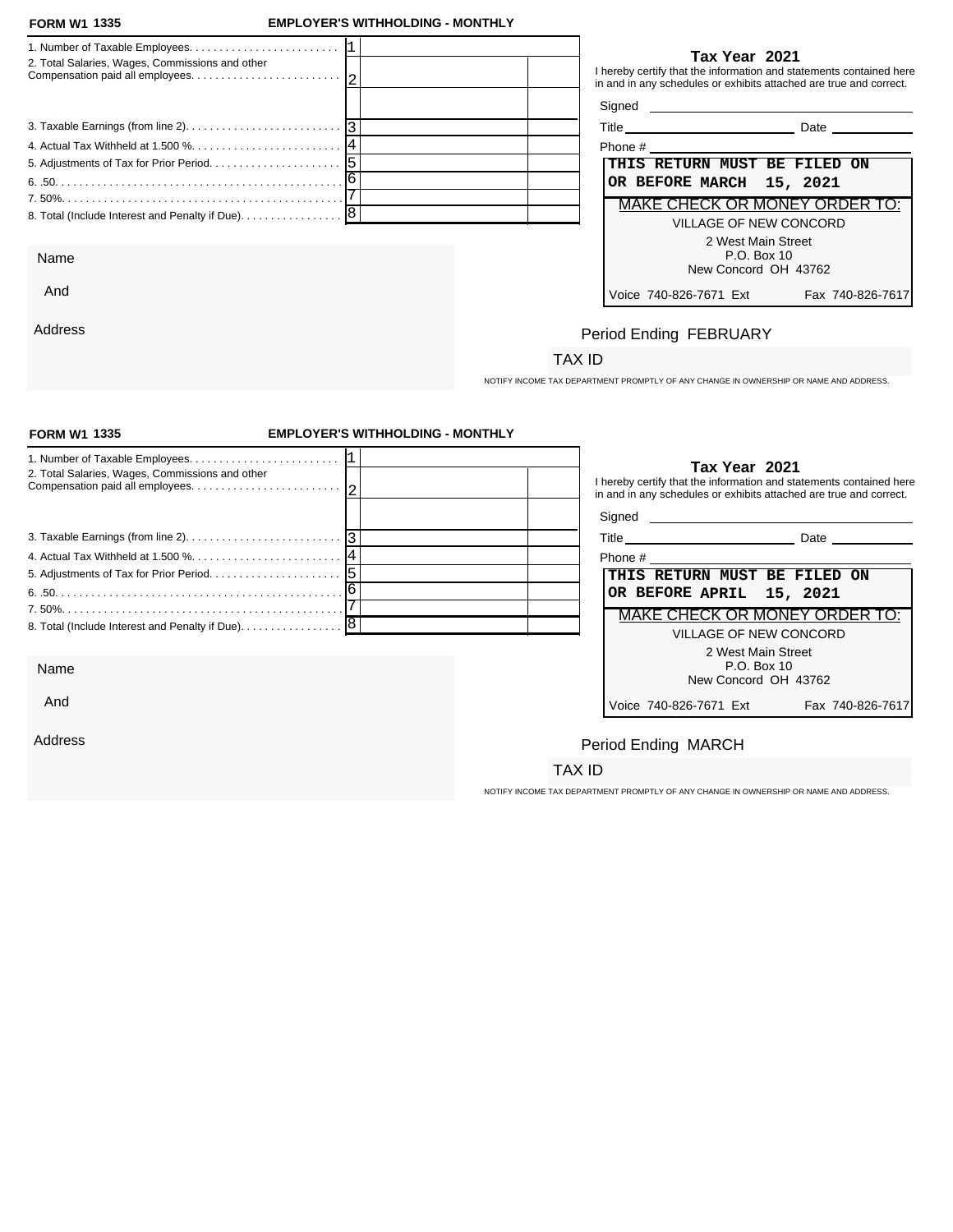And

Address

### **FORM W1 EMPLOYER'S WITHHOLDING - MONTHLY**

| 2. Total Salaries, Wages, Commissions and other                                                  | Tax Year 2021<br>I hereby certify that the information and statements contained here<br>in and in any schedules or exhibits attached are true and correct. |
|--------------------------------------------------------------------------------------------------|------------------------------------------------------------------------------------------------------------------------------------------------------------|
|                                                                                                  |                                                                                                                                                            |
| 3. Taxable Earnings (from line 2). $\ldots$ . $\ldots$ . $\ldots$ . $\ldots$ . $\lceil 3 \rceil$ | <b>Date Date</b>                                                                                                                                           |
|                                                                                                  | Phone #                                                                                                                                                    |
|                                                                                                  | THIS RETURN MUST BE FILED ON                                                                                                                               |
|                                                                                                  | OR BEFORE MAY 15, 2021                                                                                                                                     |
|                                                                                                  | MAKE CHECK OR MONEY ORDER TO:                                                                                                                              |
| 8. Total (Include Interest and Penalty if Due). 8                                                | VILLAGE OF NEW CONCORD                                                                                                                                     |
| Name                                                                                             | 2 West Main Street<br>P.O. Box 10<br>New Concord OH 43762                                                                                                  |

| Phone #                              |                  |
|--------------------------------------|------------------|
| THIS RETURN MUST BE FILED ON         |                  |
| OR BEFORE MAY 15, 2021               |                  |
| <b>MAKE CHECK OR MONEY ORDER TO:</b> |                  |
| VILLAGE OF NEW CONCORD               |                  |
| 2 West Main Street                   |                  |
| $P.O.$ Box 10                        |                  |
| New Concord OH 43762                 |                  |
| Voice 740-826-7671 Ext               | Fax 740-826-7617 |

# Period Ending APRIL

## TAX ID

NOTIFY INCOME TAX DEPARTMENT PROMPTLY OF ANY CHANGE IN OWNERSHIP OR NAME AND ADDRESS.

| <b>FORM W1 1335</b>                                                                             | <b>EMPLOYER'S WITHHOLDING - MONTHLY</b> |                                                                                                                                                            |
|-------------------------------------------------------------------------------------------------|-----------------------------------------|------------------------------------------------------------------------------------------------------------------------------------------------------------|
| 2. Total Salaries, Wages, Commissions and other                                                 |                                         | Tax Year 2021<br>I hereby certify that the information and statements contained here<br>in and in any schedules or exhibits attached are true and correct. |
|                                                                                                 |                                         |                                                                                                                                                            |
| 3. Taxable Earnings (from line 2). $\ldots$ . $\ldots$ . $\ldots$ . $\ldots$ . $\ldots$ . $ 3 $ |                                         |                                                                                                                                                            |
|                                                                                                 |                                         | Phone # 2008 2009 2012 2022 2023 2024 2022 2023 2024 2022 2023 2024 2022 2023 2024 2022 2023 2024 20                                                       |
|                                                                                                 |                                         | THIS RETURN MUST BE FILED ON                                                                                                                               |
|                                                                                                 |                                         | OR BEFORE JUNE 15, 2021                                                                                                                                    |
|                                                                                                 |                                         | <b>MAKE CHECK OR MONEY ORDER TO:</b>                                                                                                                       |
|                                                                                                 |                                         | <b>VILLAGE OF NEW CONCORD</b>                                                                                                                              |
| Name                                                                                            |                                         | 2 West Main Street<br>P.O. Box 10<br>New Concord OH 43762                                                                                                  |
| And                                                                                             |                                         | Voice 740-826-7671 Ext<br>Fax 740-826-7617                                                                                                                 |
| Address                                                                                         |                                         | Period Ending MAY                                                                                                                                          |
|                                                                                                 |                                         | TAX ID                                                                                                                                                     |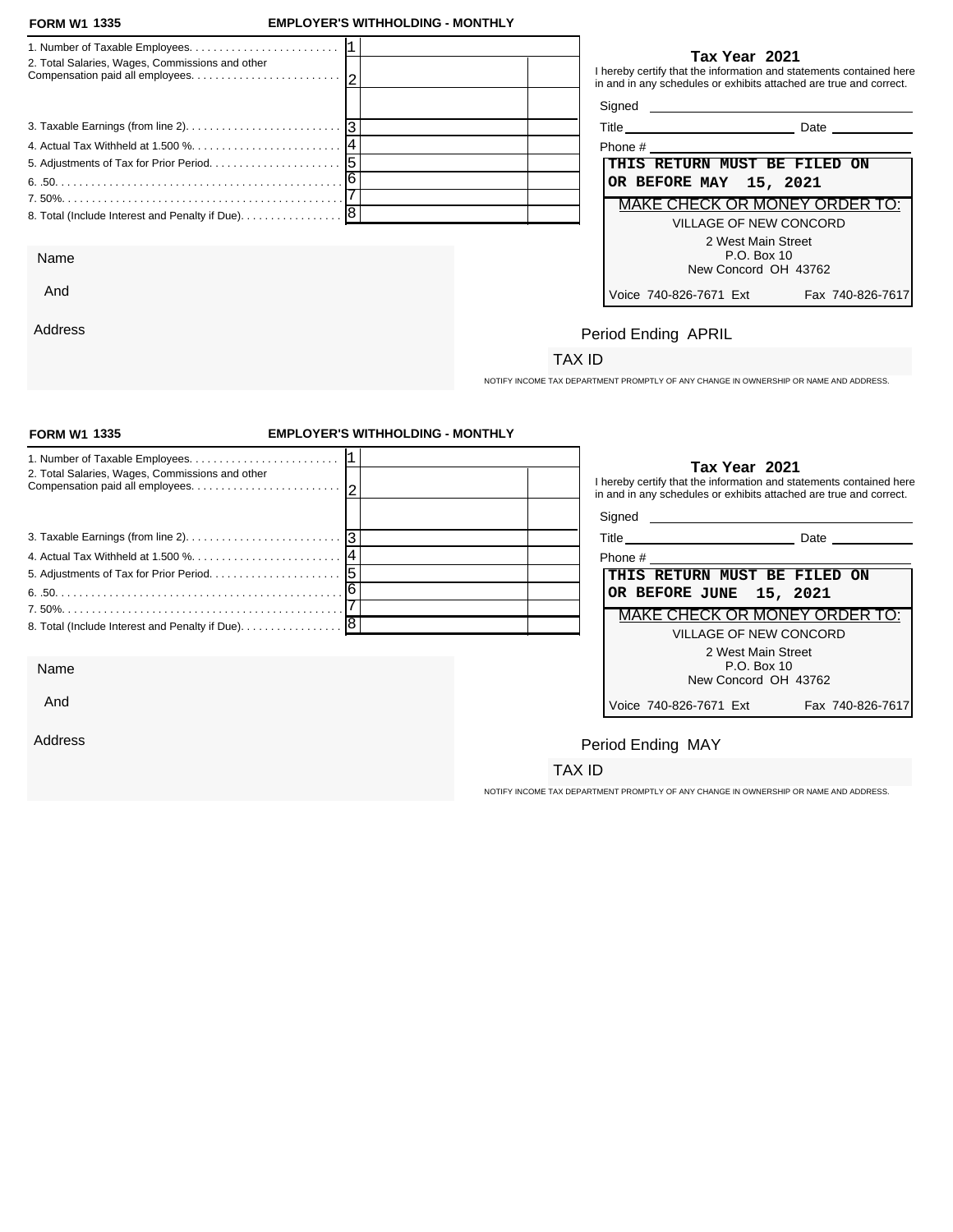Address

### **FORM W1 EMPLOYER'S WITHHOLDING - MONTHLY**

| 2. Total Salaries, Wages, Commissions and other   |                         | Tax Year 2021<br>I hereby certify that the information and statements contained here<br>in and in any schedules or exhibits attached are true and correct.                                                                           |
|---------------------------------------------------|-------------------------|--------------------------------------------------------------------------------------------------------------------------------------------------------------------------------------------------------------------------------------|
|                                                   |                         | Signed <u>example and the set of the set of the set of the set of the set of the set of the set of the set of the set of the set of the set of the set of the set of the set of the set of the set of the set of the set of the </u> |
|                                                   |                         | Title Date Date                                                                                                                                                                                                                      |
|                                                   |                         |                                                                                                                                                                                                                                      |
|                                                   |                         | THIS RETURN MUST BE FILED ON                                                                                                                                                                                                         |
|                                                   | OR BEFORE JULY 15, 2021 |                                                                                                                                                                                                                                      |
|                                                   |                         | MAKE CHECK OR MONEY ORDER TO:                                                                                                                                                                                                        |
| 8. Total (Include Interest and Penalty if Due). 8 |                         | VILLAGE OF NEW CONCORD<br>2 West Main Street                                                                                                                                                                                         |
| Name                                              |                         | P.O. Box 10<br>New Concord OH 43762                                                                                                                                                                                                  |
| And                                               | Voice 740-826-7671 Fxt  | Fax 740-826-7617                                                                                                                                                                                                                     |

| Date<br>$ \sim$ |
|-----------------|
|                 |

| Phone #                              |                 |
|--------------------------------------|-----------------|
| THIS RETURN MUST BE FILED ON         |                 |
| OR BEFORE JULY 15, 2021              |                 |
| <u>MAKE CHECK OR MONEY ORDER TO:</u> |                 |
| VILLAGE OF NEW CONCORD               |                 |
| 2 West Main Street<br>P.O. Box 10    |                 |
| New Concord OH 43762                 |                 |
| Voice 740-826-7671 Ext               | Fax 740-826-761 |

# Period Ending JUNE

## TAX ID

NOTIFY INCOME TAX DEPARTMENT PROMPTLY OF ANY CHANGE IN OWNERSHIP OR NAME AND ADDRESS.

| <b>FORM W1 1335</b>                                                                                         | <b>EMPLOYER'S WITHHOLDING - MONTHLY</b> |                                                                                                                                                            |                  |
|-------------------------------------------------------------------------------------------------------------|-----------------------------------------|------------------------------------------------------------------------------------------------------------------------------------------------------------|------------------|
| 2. Total Salaries, Wages, Commissions and other                                                             |                                         | Tax Year 2021<br>I hereby certify that the information and statements contained here<br>in and in any schedules or exhibits attached are true and correct. |                  |
|                                                                                                             |                                         |                                                                                                                                                            |                  |
| 3. Taxable Earnings (from line 2). $\ldots$ . $\ldots$ . $\ldots$ . $\ldots$ . $\ldots$ . $\lceil 3 \rceil$ |                                         | Title Date Date                                                                                                                                            |                  |
|                                                                                                             |                                         | Phone #                                                                                                                                                    |                  |
|                                                                                                             |                                         | THIS RETURN MUST BE FILED ON                                                                                                                               |                  |
|                                                                                                             |                                         | OR BEFORE AUGUST 15, 2021                                                                                                                                  |                  |
|                                                                                                             |                                         | <b>MAKE CHECK OR MONEY ORDER TO:</b>                                                                                                                       |                  |
|                                                                                                             |                                         | VILLAGE OF NEW CONCORD                                                                                                                                     |                  |
| Name                                                                                                        |                                         | 2 West Main Street<br>P.O. Box 10<br>New Concord OH 43762                                                                                                  |                  |
| And                                                                                                         |                                         | Voice 740-826-7671 Ext                                                                                                                                     | Fax 740-826-7617 |
| Address                                                                                                     |                                         | Period Ending JULY                                                                                                                                         |                  |
|                                                                                                             |                                         | TAX ID                                                                                                                                                     |                  |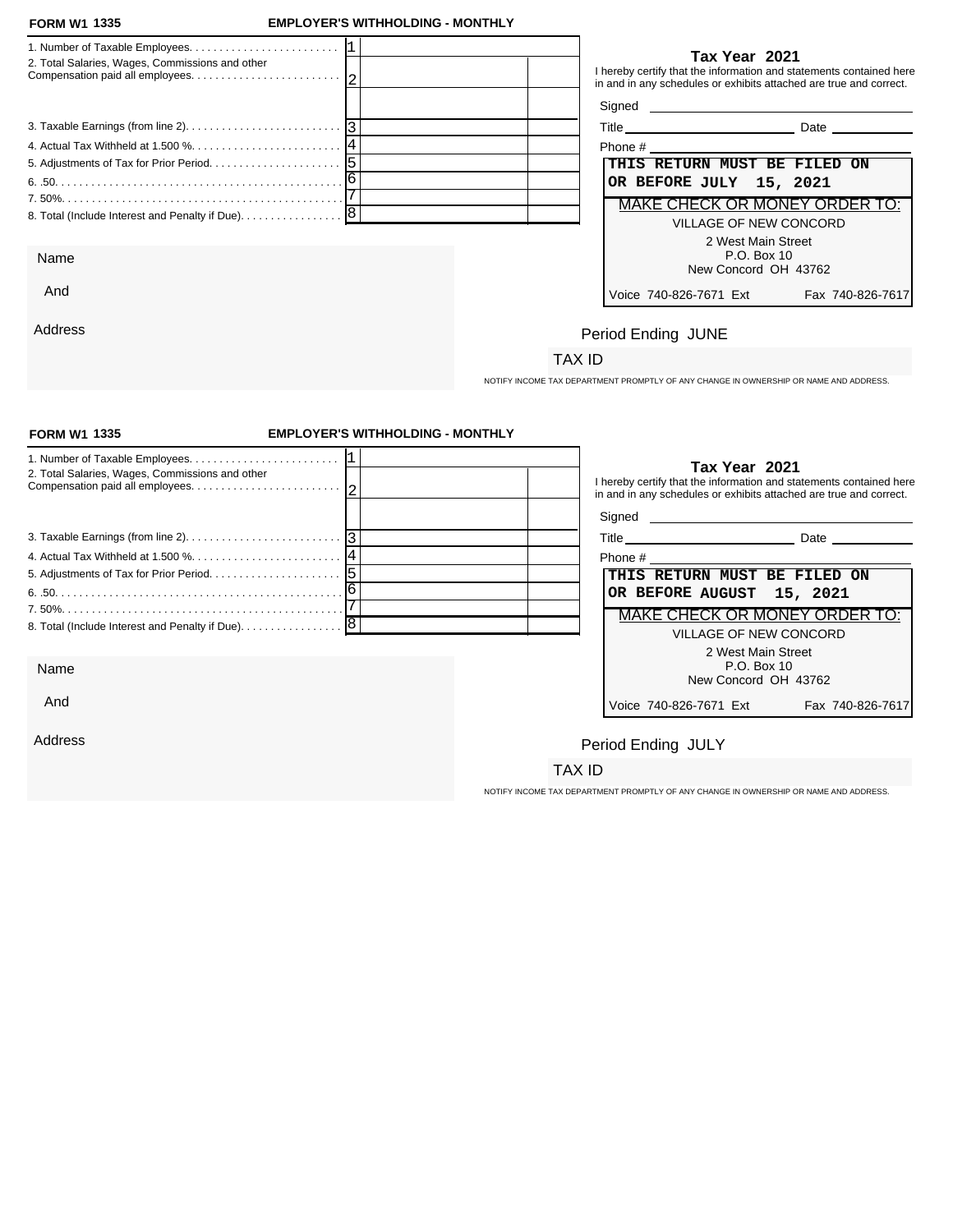And

Address

### **FORM W1 EMPLOYER'S WITHHOLDING - MONTHLY**

|                                                 | Tax Year 2021                                                                                                                             |
|-------------------------------------------------|-------------------------------------------------------------------------------------------------------------------------------------------|
| 2. Total Salaries, Wages, Commissions and other | I hereby certify that the information and statements contained here<br>in and in any schedules or exhibits attached are true and correct. |
|                                                 |                                                                                                                                           |
|                                                 | Title Date Date                                                                                                                           |
|                                                 |                                                                                                                                           |
|                                                 | THIS RETURN MUST BE FILED ON                                                                                                              |
|                                                 | OR BEFORE SEPTEMBER 15, 2021                                                                                                              |
|                                                 | MAKE CHECK OR MONEY ORDER TO:                                                                                                             |
|                                                 | VILLAGE OF NEW CONCORD                                                                                                                    |
|                                                 | 2 West Main Street                                                                                                                        |
| Name                                            | P.O. Box 10                                                                                                                               |
|                                                 | New Concord OH 43762                                                                                                                      |

| THIS RETURN MUST BE FILED ON  |
|-------------------------------|
|                               |
|                               |
| OR BEFORE SEPTEMBER 15, 2021  |
| MAKE CHECK OR MONEY ORDER TO: |
| VILLAGE OF NEW CONCORD        |
|                               |
|                               |
|                               |
| Fax 740-826-7617              |
|                               |

# Period Ending AUGUST

## TAX ID

NOTIFY INCOME TAX DEPARTMENT PROMPTLY OF ANY CHANGE IN OWNERSHIP OR NAME AND ADDRESS.

| <b>FORM W1 1335</b>                                                                                 | <b>EMPLOYER'S WITHHOLDING - MONTHLY</b> |                                                                                                                                                            |
|-----------------------------------------------------------------------------------------------------|-----------------------------------------|------------------------------------------------------------------------------------------------------------------------------------------------------------|
| 2. Total Salaries, Wages, Commissions and other                                                     |                                         | Tax Year 2021<br>I hereby certify that the information and statements contained here<br>in and in any schedules or exhibits attached are true and correct. |
| 3. Taxable Earnings (from line 2). $\ldots$ . $\ldots$ . $\ldots$ . $\ldots$ . $\ldots$ . $\vert$ 3 |                                         |                                                                                                                                                            |
|                                                                                                     |                                         | Phone # 2008 2009 2012 2022 2023 2024 2022 2023 2024 2022 2023 2024 2022 2023 2024 2022 2023 2024 2023 2024 20                                             |
|                                                                                                     |                                         | THIS RETURN MUST BE FILED ON                                                                                                                               |
|                                                                                                     |                                         | OR BEFORE OCTOBER 15, 2021                                                                                                                                 |
|                                                                                                     |                                         | MAKE CHECK OR MONEY ORDER TO:                                                                                                                              |
|                                                                                                     |                                         | <b>VILLAGE OF NEW CONCORD</b>                                                                                                                              |
|                                                                                                     |                                         | 2 West Main Street                                                                                                                                         |
| Name                                                                                                |                                         | P.O. Box 10<br>New Concord OH 43762                                                                                                                        |
| And                                                                                                 |                                         | Voice 740-826-7671 Ext<br>Fax 740-826-7617                                                                                                                 |
| Address                                                                                             |                                         | Period Ending SEPTEMBER                                                                                                                                    |
|                                                                                                     |                                         | TAX ID                                                                                                                                                     |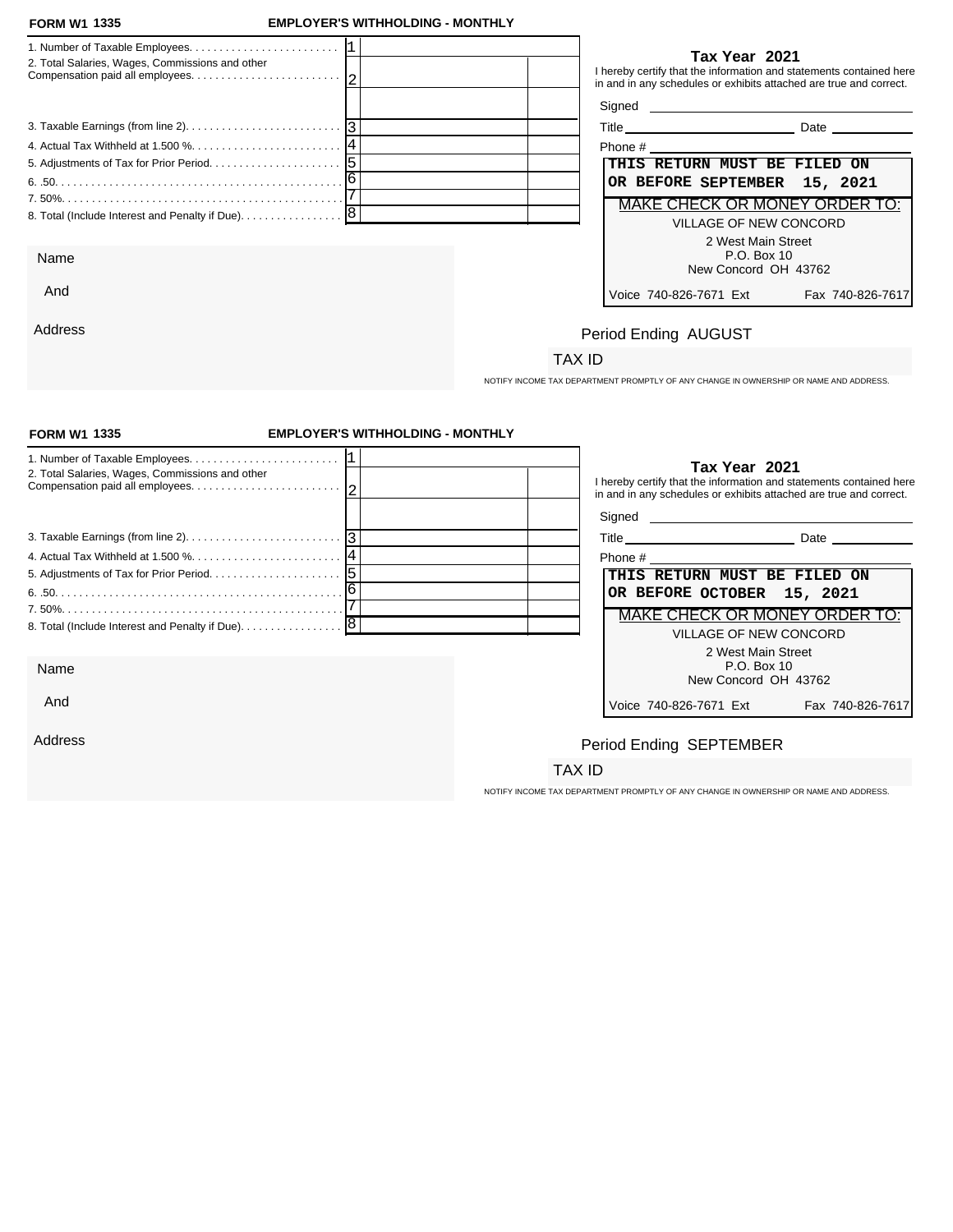And

Address

### **FORM W1 EMPLOYER'S WITHHOLDING - MONTHLY**

| 2. Total Salaries, Wages, Commissions and other   | Tax Year 2021<br>I hereby certify that the information and statements contained here<br>in and in any schedules or exhibits attached are true and correct. |
|---------------------------------------------------|------------------------------------------------------------------------------------------------------------------------------------------------------------|
|                                                   |                                                                                                                                                            |
|                                                   | <b>Date Date</b>                                                                                                                                           |
|                                                   | Phone # 2008 and 2008 and 2008 and 2008 and 2008 and 2008 and 2008 and 2008 and 2008 and 2008 and 2008 and 200                                             |
|                                                   | THIS RETURN MUST BE FILED ON                                                                                                                               |
|                                                   | OR BEFORE NOVEMBER 15, 2021                                                                                                                                |
|                                                   | MAKE CHECK OR MONEY ORDER TO:                                                                                                                              |
| 8. Total (Include Interest and Penalty if Due). 8 | VILLAGE OF NEW CONCORD                                                                                                                                     |
|                                                   | 2 West Main Street                                                                                                                                         |
| Name                                              | P.O. Box 10                                                                                                                                                |
|                                                   | New Concord OH 43762                                                                                                                                       |

| Phone #                       |                  |
|-------------------------------|------------------|
| THIS RETURN MUST BE FILED ON  |                  |
| OR BEFORE NOVEMBER 15, 2021   |                  |
| MAKE CHECK OR MONEY ORDER TO: |                  |
| VILLAGE OF NEW CONCORD        |                  |
| 2 West Main Street            |                  |
| P.O. Box 10                   |                  |
| New Concord OH 43762          |                  |
| Voice 740-826-7671 Ext        | Fax 740-826-7617 |

# Period Ending OCTOBER

## TAX ID

NOTIFY INCOME TAX DEPARTMENT PROMPTLY OF ANY CHANGE IN OWNERSHIP OR NAME AND ADDRESS.

| <b>FORM W1 1335</b>                                                                                 | <b>EMPLOYER'S WITHHOLDING - MONTHLY</b> |                                                                                                                |                                                                                                                                           |
|-----------------------------------------------------------------------------------------------------|-----------------------------------------|----------------------------------------------------------------------------------------------------------------|-------------------------------------------------------------------------------------------------------------------------------------------|
| 2. Total Salaries, Wages, Commissions and other                                                     |                                         | Tax Year 2021                                                                                                  | I hereby certify that the information and statements contained here<br>in and in any schedules or exhibits attached are true and correct. |
| 3. Taxable Earnings (from line 2). $\ldots$ . $\ldots$ . $\ldots$ . $\ldots$ . $\ldots$ . $\vert$ 3 |                                         |                                                                                                                |                                                                                                                                           |
|                                                                                                     |                                         | Phone # 2008 2009 2012 2022 2023 2024 2022 2023 2024 2022 2023 2024 2022 2023 2024 2022 2023 2024 2023 2024 20 |                                                                                                                                           |
|                                                                                                     |                                         | THIS RETURN MUST BE FILED ON                                                                                   |                                                                                                                                           |
|                                                                                                     |                                         | OR BEFORE DECEMBER 15, 2021                                                                                    |                                                                                                                                           |
|                                                                                                     |                                         |                                                                                                                | MAKE CHECK OR MONEY ORDER TO:                                                                                                             |
|                                                                                                     |                                         |                                                                                                                | VILLAGE OF NEW CONCORD                                                                                                                    |
|                                                                                                     |                                         |                                                                                                                | 2 West Main Street                                                                                                                        |
| Name                                                                                                |                                         |                                                                                                                | P.O. Box 10<br>New Concord OH 43762                                                                                                       |
| And                                                                                                 |                                         | Voice 740-826-7671 Ext                                                                                         | Fax 740-826-7617                                                                                                                          |
| Address                                                                                             |                                         | Period Ending NOVEMBER                                                                                         |                                                                                                                                           |
|                                                                                                     |                                         | TAX ID                                                                                                         |                                                                                                                                           |